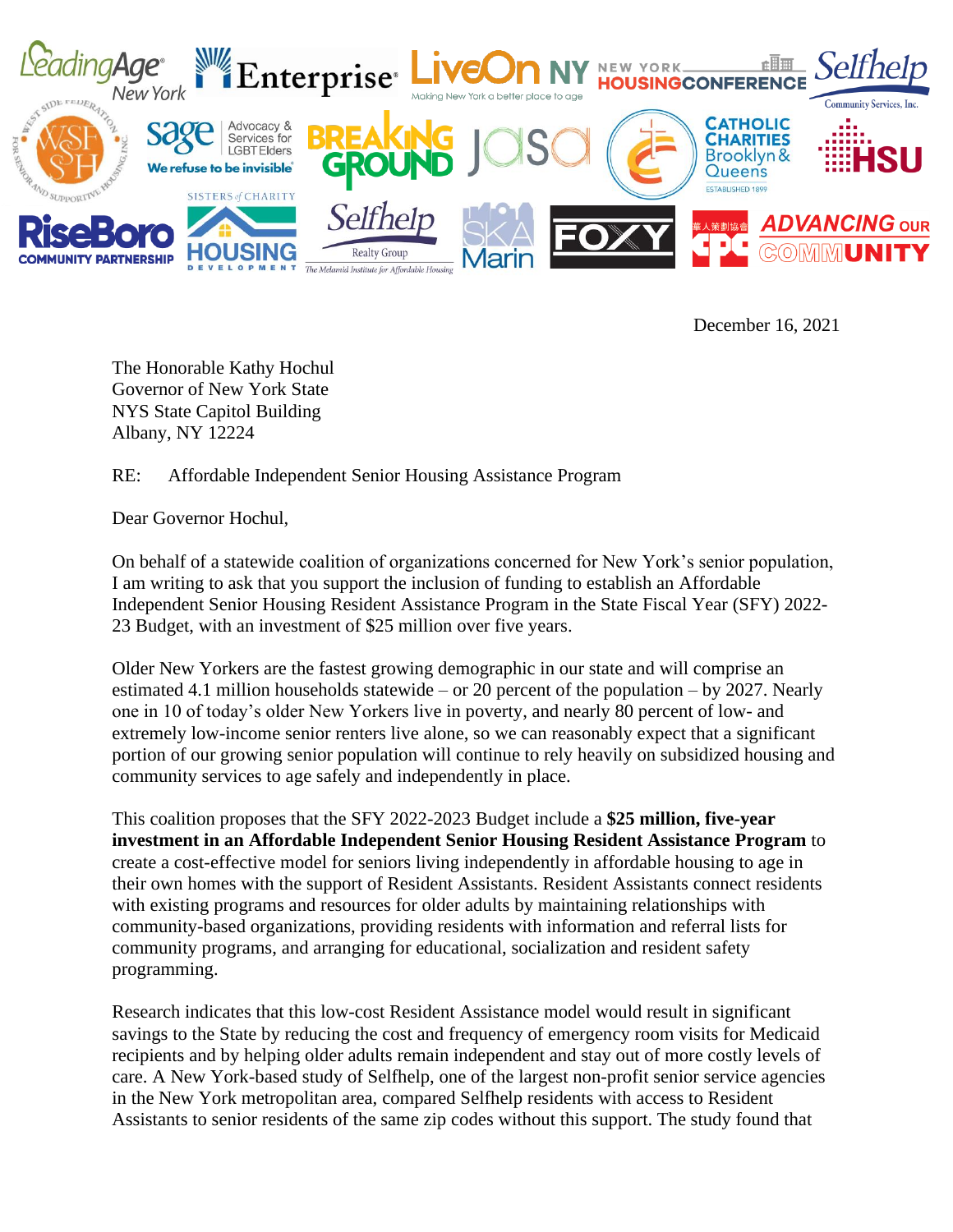residents with access to assistance were 68 percent less likely to be hospitalized, and the average Medicaid payment per person, per hospitalization was \$3,937 less for residents with access to assistance. Furthermore, with this successful model in place, only two percent of Selfhelp's lowincome residents are typically transferred to nursing homes in any given year.

The COVID-19 pandemic has emphasized the critical need for low-cost, "light-touch" supports to help older adults remain independent when possible, but also feel connected and supported by a community. Right now, hospitals, nursing homes, assisted living facilities and even home care agencies are struggling to accommodate overwhelming demand for their specialized services. Meanwhile, social isolation and pandemic-related barriers to connecting with community resources continue to threaten the ability of older adults outside the formal care system to remain healthy and independent.

The State must invest in practical, low-cost aging services models that allow us to re-think the way that we care for and support our older New Yorkers. Making this investment now will allow seniors currently living in an affordable senior housing unit without resident assistance to have a better chance at accessing life-changing community-based services that they may not be aware of or have access to.

I urge you to support the healthy aging of New York's seniors by establishing the Affordable Independent Senior Housing Resident Assistance Program in the SFY 2022-2023 Budget.

Thank you for your work to ensure that elderly residents throughout the state may continue to live independently and safely in the homes and communities of their choice.

Sincerely,

James W. Clyne, Jr. President LeadingAge New York

Baaba Halm Vice President and New York Market Leader Enterprise Community Partners, Inc.

Allison Nickerson Executive Director LiveOn NY

Rachel Fee Executive Director New York Housing Conference

Stuart C. Kaplan Chief Executive Officer Selfhelp Community Services